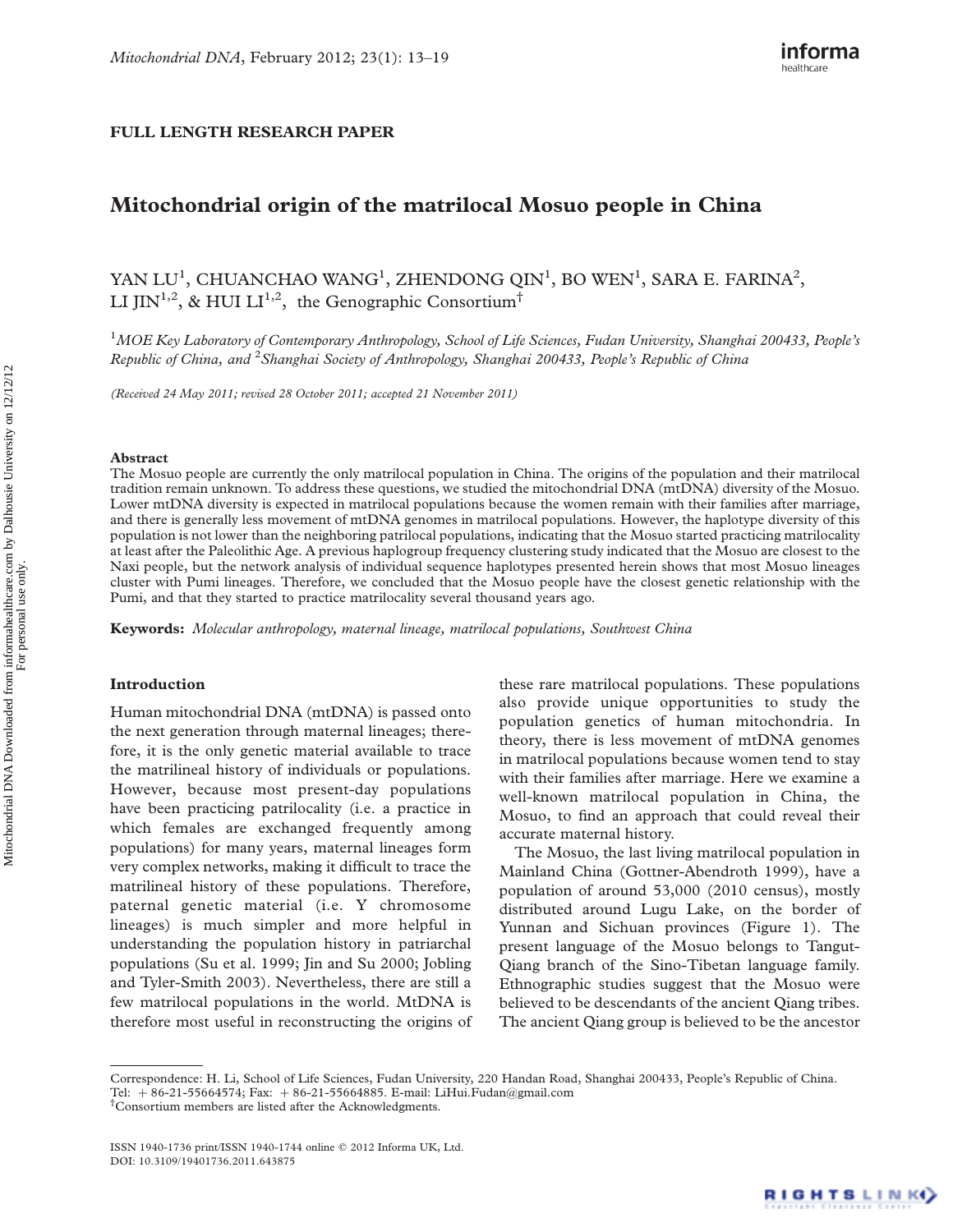

Figure 1. Geographic location of the Mosuo people and the ethnic groups around.

of all Sino-Tibetan populations. They originally lived in Northwest China, and some migrated to Southwest China about 2700 years ago, where they diversified into several branches. Among these branches, the Tangut-Qiang is most similar to the ancient Qiang (He 1999; You 1997).

The origin of the Mosuo's matrilocality has been a controversial subject in Chinese anthropological literature. Some suggest that the Mosuo might have come from the ancient Qiang, and that matrilocality might have been practiced by all Sino-Tibetan populations, including Han Chinese (Zhong and Xiao 2008). Others think that the Mosuo are a recently admixed population, and the frequent mercantile travels of the men resulted in the matrilocality (Liu 2004, 2008). A study of the recent origin of the Mosuo might shed light on their adoption of matrilocality.

Although the Mosuo people are officially registered as the Naxi in Yunnan province and as Mongolian in Sichuan province, such official registrations have been contested for not reflecting the ethno-history of the population. The larger populations surrounding the Mosuo, including the Lolo, Naxi, Pumi, and Khamba Tibetan, have been considered as possibly contributing to the Musuo's origin and/or gene pools (Wen et al. 2004b; Figure 1). Cultural influences from neighboring populations on the Mosuo are evident (Xu 2004).

As there are few available historical records of the Mosuo, genetic studies could be helpful in reconstructing its origin. A study of Y-STR polymorphisms among five Chinese minorities shows that the Tibetan and Mosuo peoples are closest in paternal lineage (Yang et al. 2004). However, paternal origin may be inconsequential for a matrilocal population. Our previous study of the Mosuo people suggests that they have various paternal origins, and therefore cannot identify a definitive source of genetic origin (Wen et al. 2004b). The maternal lineages of the Mosuo bear the strongest resemblance with those found in Naxi (Wen et al. 2004b). However, the results based on the haplogroup frequency comparison could be misleading due to the variability of the mtDNA lineage frequencies, since most mtDNA lineages are widely shared, and their frequencies among the population are changing quickly by positive selection or genetic drift (Yang et al. 2011). A network analysis of individual lineages will most likely offer a better means of investigating maternal relations among populations (Li et al. 2007; Qin et al. 2010).

## Methods

### Populations and data

Peripheral blood samples from 47 Mosuo individuals, 14 Naxi individuals, and 18 Pumi individuals from various villages were collected for this study, with an approval from the Ethics Committee of the Fudan School of Life Sciences. Each subject was adequately informed and signed consent forms in either Chinese or Tibetan. For those who could not speak Chinese or Tibetan, the informed consent was translated into their respective languages. The subjects were all healthy and not related within five generations. Data (Table I) pertaining to neighboring populations were obtained from existing literature (Yao and Zhang 2002; Yao et al. 2002; Wen et al. 2004c). Data pertaining to the Naxi and Pumi were published in our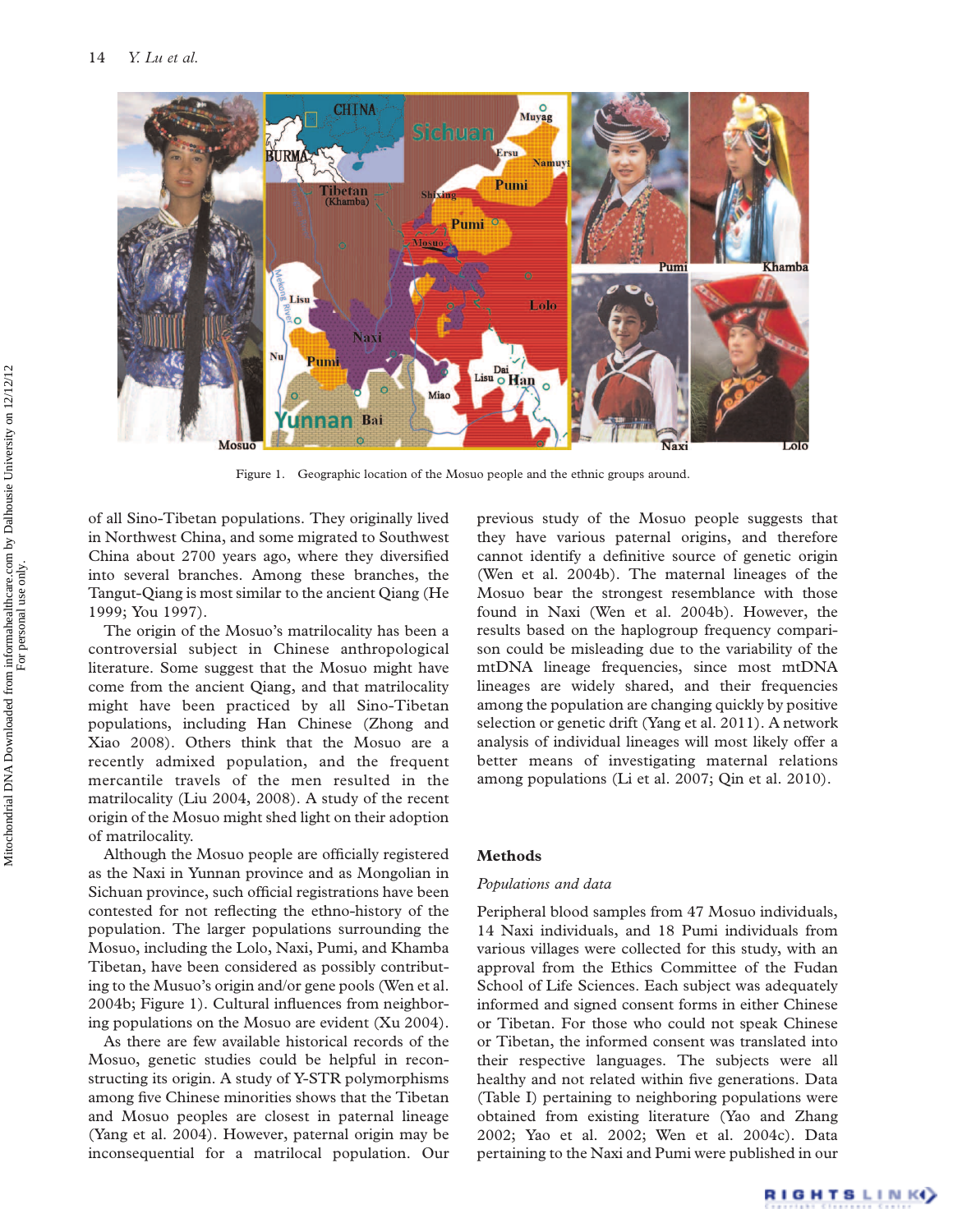| Population | Language             | Location             | $\boldsymbol{N}$ | Reference                                       |
|------------|----------------------|----------------------|------------------|-------------------------------------------------|
| Mosuo      | ST, TB, Tangut-Qiang | Ninglang, Yunnan     | 47               | This study                                      |
| Naxi       | ST, TB, Loloish      | Lijiang, Yunnan      | 44               | Wen et al. $(2004c)$                            |
| Pumi       | ST, TB, Tangut-Qiang | Ninglang, Yunnan     | 35               | Wen et al. (2004c)                              |
| Hani       | ST, TB, Loloish      | Xishuanbanna, Yunnan | 80               | Wen et al. $(2004c)$                            |
| Bai        | ST, TB, Bai          | Dali, Yunnan         | 55               | Wen et al. (2004c)                              |
| Dai        | Daic                 | Jinghong, Yunnan     | 38               | Yao and Zhang (2002)                            |
| Jino       | ST, TB, Loloish      | Xishuanbanna, Yunnan | 18               | Wen et al. (2004c)                              |
| Lisu       | ST, TB, Loloish      | Gongshan, Yunnan     | 37               | Yao and Zhang (2002)                            |
| Lahu       | ST, TB, Loloish      | Xishuanbanna, Yunnan | 15               | Wen et al. (2004c)                              |
| Miao       | HM, Hmongic          | Wenshan, Yunnan      | 142              | Wen et al. (2005)                               |
| Nu         | ST, TB, Nu           | Gongshan, Yunnan     | 30               | Yao and Zhang (2002)                            |
| Lolo/Yi    | ST, TB, Loloish      | Shuangbai, Yunnan    | 87               | Wen et al. (2004c) and Yao<br>and $Zhang(2002)$ |
| Tibetan    | ST, TB, Himalayish   | Zhongdian, Yunnan,   | 35               | Wen et al. (2004c)                              |
|            | ST, TB, Himalayish   | Qinghai              | 56               | Wen et al. (2004c)                              |
|            | ST, TB, Himalayish   | Degin, Yunnan        | 40               | Yao and Zhang (2002)                            |
| Tu         | Altaic, Mongolic     | Huzhu, Qinghai       | 35               | Yao and Zhang (2002)                            |
| Tujia      | ST, TB, Loloish      | Western Hunan        | 96               | Wen et al. (2004c)                              |
| Yao        | HM, Mienic           | Malipo, Yunnan       | 394              | Wen et al. (2005)                               |

Table I. Information for populations examined.

Note: ST, Sino-Tibetan; TB, Tibeto-Burman; HM, Hmong-Mien. Haplogroup frequencies of the populations are in Table S1.

previous paper (Wen et al. 2004b), and the genotype data on Mosuo were generated in this study.

#### MtDNA HVS-1 region sequencing

The hypervariable segment 1 (HVS-1) region of mtDNA was amplified by the primers L15996 and H16401 (Lum et al. 1998). PCR products were purified by resin. The purified PCR product was sequenced using the Big-Dye Terminator Cycle Sequencing Kit and an ABI 3100 Genetic Analyzer (Wen et al. 2004a,c, 2005). Sequence Analysis 3.3 software (BigDye Terminator Cycle Sequencing Kit, AppliedBiosystems, Foster city, CA, USA; ABI 3100 Genetic Analyzer, Applied Biosystems, Foster City, CA, USA) was used to extract sequences.

The HVS-1 sequences were edited and aligned against the revised Cambridge reference sequence (CRS; Andrews et al. 1999) using DNASTAR software (DNASTAR, Madison, WI, USA). All the HVS-1 sequences of the Mosuo people in this study are included in GenBank (HM215521-67).

#### Data analysis

Haplotype diversity was calculated using Arlequin software (Version 3.11; Arlequin software, University of Bern, Bern, Swiss) (Excoffier et al. 2005). The mutation model used here was the Kimura twoparameter model with a gamma shape parameter (alpha) of 0.26 (Jin and Nei 1990). Networks of mtDNA HVS-1 motifs were constructed by the median-joining method (Bandelt et al. 1999) using Network version 4.5.1.0 (Fluxus-engineering.com). The time to the most recent common ancestor (TMRCA) and their standard error of the haplogroups

observed in Mosuo were both estimated by the methods developed by Forster et al. (1996) and Saillard et al. (2000), and calibrated using a mutation rate of one transition every 20,180 years.

## Results

We detected 35 mtDNA HVS-1 motifs within 11 haplogroups from the 47 Mosuo individuals (Table II). Lower mtDNA diversity is usually expected in the matrilocal populations with long histories. However, we found that the mtDNA HVS-1 haplotype diversity of Mosuo (0.9843) is not always lower than those of surrounding patriarchal populations, but even higher than those of the Naxi and Pumi (Table III). Meanwhile, this pattern is less clearly reflected in the haplotype mutation-drift statistic  $(\theta_k)$ , segregating sites mutation-drift statistic  $(\theta_s)$ , or the mean number of pairwise differences  $(\pi)$ .  $\theta$  is the expected level of diversity in a population in terms of the mutation rate and drift. Different estimators of  $\theta$  should give the same value in a neutrally evolving population. However, in the presence of natural selection or other evolution processes, these estimators might vary greatly. For instance,  $\pi$  is a sample size independent measurement of nucleotide diversity, and  $\theta_{\rm S}$  is clearly dependent on the length and the number of sequences analyzed. Taking into account all of these diversity estimators, the Mosuo are considered intermediate among comparative populations.

There may be three mechanisms for a matrilocal population that would result in a population not exhibiting low mtDNA diversity: large population size, frequent admixture with other populations, and short matrilocality history (i.e. only several hundred or thousand years). Large population size may result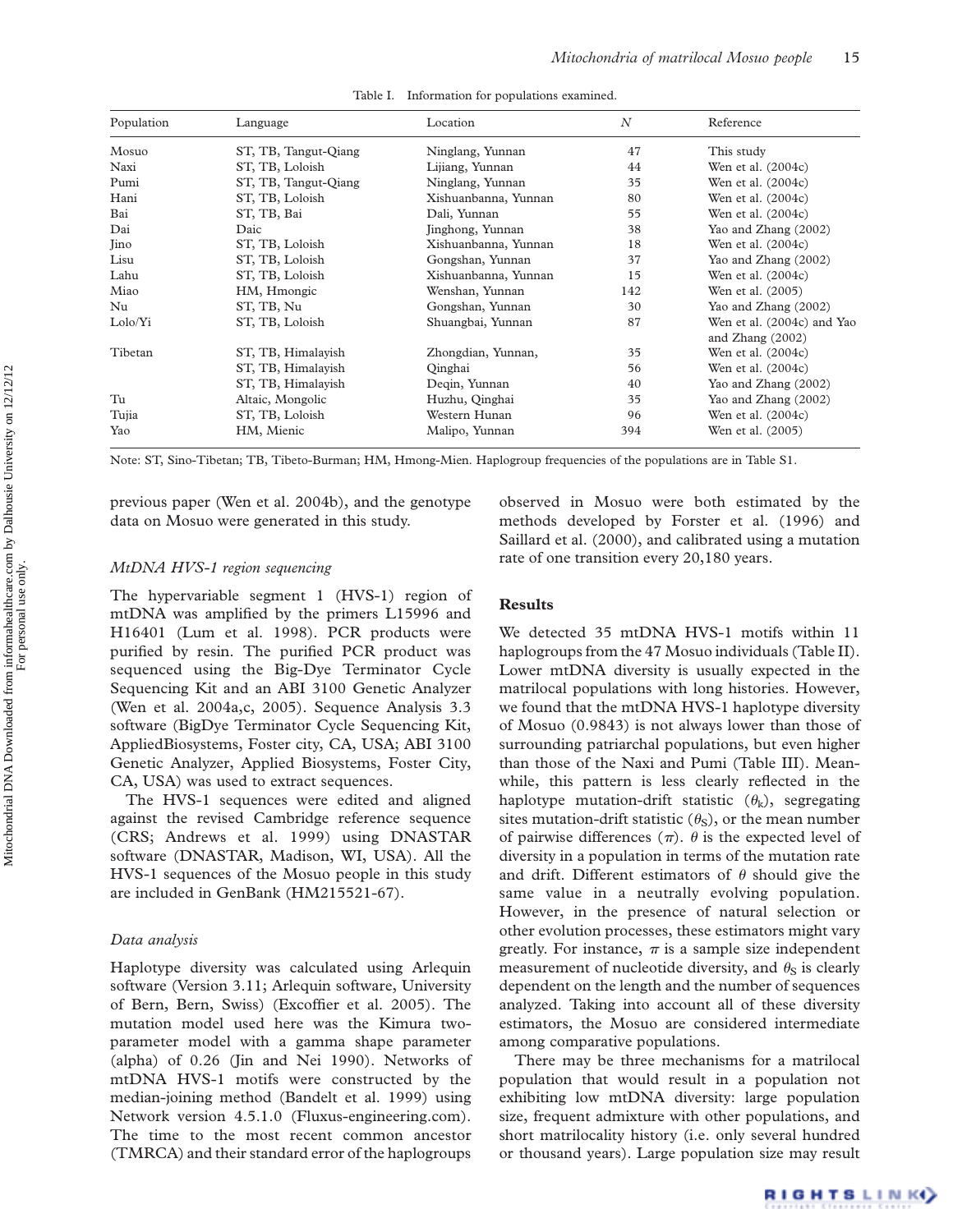in high diversity; however, the Mosuo is a very small population and, aside from matrilocality, does not display a lifestyle different from neighboring populations. Therefore, it is unlikely that the maternal population size of the Mosuo is larger than that of neighboring populations. Admixture between Mosuo and neighboring populations is frequent but only in paternal lineages (Mu 1990; Liu 2004, 2008). Social studies have proven that maternal lineages of matrilocal populations are seldom exchanged with other populations (Gottner-Abendroth 1999), which also proves to be true in our later analyses. The last possible explanation for this pattern is that the Mosuo might have switched from patrilocality to matrilocality very recently, and that their matrilocal society has not yet left visible effects on their genetic structure. We tried to estimate the time of coalescence for the Mosuo lineage clusters; however, present methods can only give very rough estimates and are not helpful in realizing TMRCA of the Mosuo. In Figure 2, ages of some clusters had extremely large standard errors and were therefore unreliable. The others with moderate standard errors included  $5045 \pm 2912$  years (Clade 2), 7338  $\pm$  2427 years (Clade 4), 8072  $\pm$  5708 years (Clade 5), and  $8649 \pm 3223$  years (Clade 6), mostly during the Neolithic Age, indicating that the Mosuo may not be a population that has existed since Paleolithic Age, as previously suggested. The short

| Table II. MtDNA HVS-1 motifs of the Mosuo people. |  |  |  |
|---------------------------------------------------|--|--|--|
|---------------------------------------------------|--|--|--|

| Haplogroup       | HVS-1 motif $(16,000 +)$            | Frequency      | Sample            | GenBank accession no. |
|------------------|-------------------------------------|----------------|-------------------|-----------------------|
| A                | 129 223 239A 290 319 362            | $\mathbf{1}$   | MOS36             | HM215537              |
| B <sub>4</sub>   | 187 189 217 264                     | $\mathbf{1}$   | MOS4              | HM215540              |
|                  | 69 189 197 217 223 311 362 380      | $\mathbf{1}$   | MOS <sub>14</sub> | HM215523              |
|                  | 187 189 217                         | $\overline{c}$ | MOS3              | HM215532              |
|                  |                                     |                | MOS46             | HM215545              |
|                  | 189 217 311 362                     | $\overline{c}$ | MOS34             | HM215558              |
|                  |                                     |                | MOS40             | HM215541              |
| B5a              | 140 189 266A 270                    | $\mathbf{1}$   | MOS5              | HM215546              |
|                  | 38C 85 140 189 228G 266A            | $\mathbf{1}$   | MOS7              | HM215547              |
|                  | 42C 91T 140 189 225A 266A 270       | $\mathbf{1}$   | MOS31             | HM215534              |
|                  | 46 140 189 266A                     | $\mathbf{1}$   | MOS11             | HM215549              |
|                  | 140 189 266A                        | 3              | MOS <sub>18</sub> | HM215552              |
|                  |                                     |                | MOS26             | HM215530              |
|                  |                                     |                | MOS50             | HM215564              |
| C                | 189 223 293 298 357                 | $\mathbf{1}$   | MOS49             | HM215563              |
|                  | 111 189 223 293 298 349 357         | $\mathbf{1}$   | MOS <sub>23</sub> | HM215528              |
|                  | 223 298 311 327 354 357             | $\mathbf{1}$   | MOS37             | HM215538              |
|                  | 92 129 223 298 311 327 357          | $\overline{4}$ | MOS1              | HM215521              |
|                  |                                     |                | MOS2              | HM215525              |
|                  |                                     |                | MOS17             | HM215551              |
|                  |                                     |                | MOS42             | HM215542              |
| $D^{\star}$      | 158 223 234 274 362                 | $\mathbf{1}$   | MOS <sub>10</sub> | HM215548              |
|                  | 158 223 234 362                     | $\mathbf{1}$   | MOS43             | HM215561              |
|                  | 223 232 362                         | $\mathbf{1}$   | MOS15             | HM215524              |
|                  | 86 223 271 338C 362                 | $\mathbf{1}$   | MOS <sub>20</sub> | HM215554              |
|                  | 223 362                             | $\overline{2}$ | MOS21             | HM215526              |
|                  |                                     |                | MOS39             | HM215539              |
|                  | 86 223 362                          | $\mathbf{2}$   | MOS44             | HM215543              |
|                  |                                     |                | MOS45             | HM215544              |
| D <sub>5</sub>   | 42C 163 189 223 242 296 300 362 380 | $\mathbf{1}$   | MOS27             | HM215531              |
| D <sub>5a</sub>  | 92 111 129 164 189 223 266 362      | $\mathbf{1}$   | MOS33             | HM215557              |
|                  | 92 111 129 164 179 189 223 266 362  | 3              | MOS <sub>29</sub> | HM215556              |
|                  |                                     |                | MOS32             | HM215535              |
|                  |                                     |                | MOS38             | HM215559              |
| F <sub>1</sub> b | 189 212 232A 249 304 362            | $\mathbf{1}$   | MOS <sub>6</sub>  | HM215565              |
|                  | 189 232A 249 304 311 343C           | $\mathbf{1}$   | MOS <sub>12</sub> | HM215522              |
|                  | 189 232A 249 304 311 376            | $\mathbf{1}$   | MOS35             | HM215536              |
|                  | 189 304                             | $\mathbf{1}$   | MOS30             | HM215533              |
|                  | 189 304 351                         | $\mathbf{1}$   | MOS9              | HM215567              |
|                  | 189 232A 249 304 311                | $\overline{2}$ | MOS19             | HM215553              |
|                  |                                     |                | MOS41             | HM215560              |
| F <sub>2</sub> a | 185 266G 291 304                    | $\mathbf{1}$   | MOS8              | HM215566              |
|                  | 185 266G 291 304 362                | $\mathbf{1}$   | MOS <sub>48</sub> | HM215562              |
| $F^{\star}$      | 86 167 304 318                      | $\mathbf{1}$   | MOS24             | HM215529              |
| M13              | 145 148 188 189 223                 | $\mathbf{1}$   | MOS <sub>13</sub> | HM215550              |
|                  | 145 148 223 381                     | $\mathbf{1}$   | MOS <sub>22</sub> | HM215527              |
|                  | 145 148 223                         | $\mathbf{1}$   | MOS <sub>25</sub> | HM215555              |
|                  |                                     |                |                   |                       |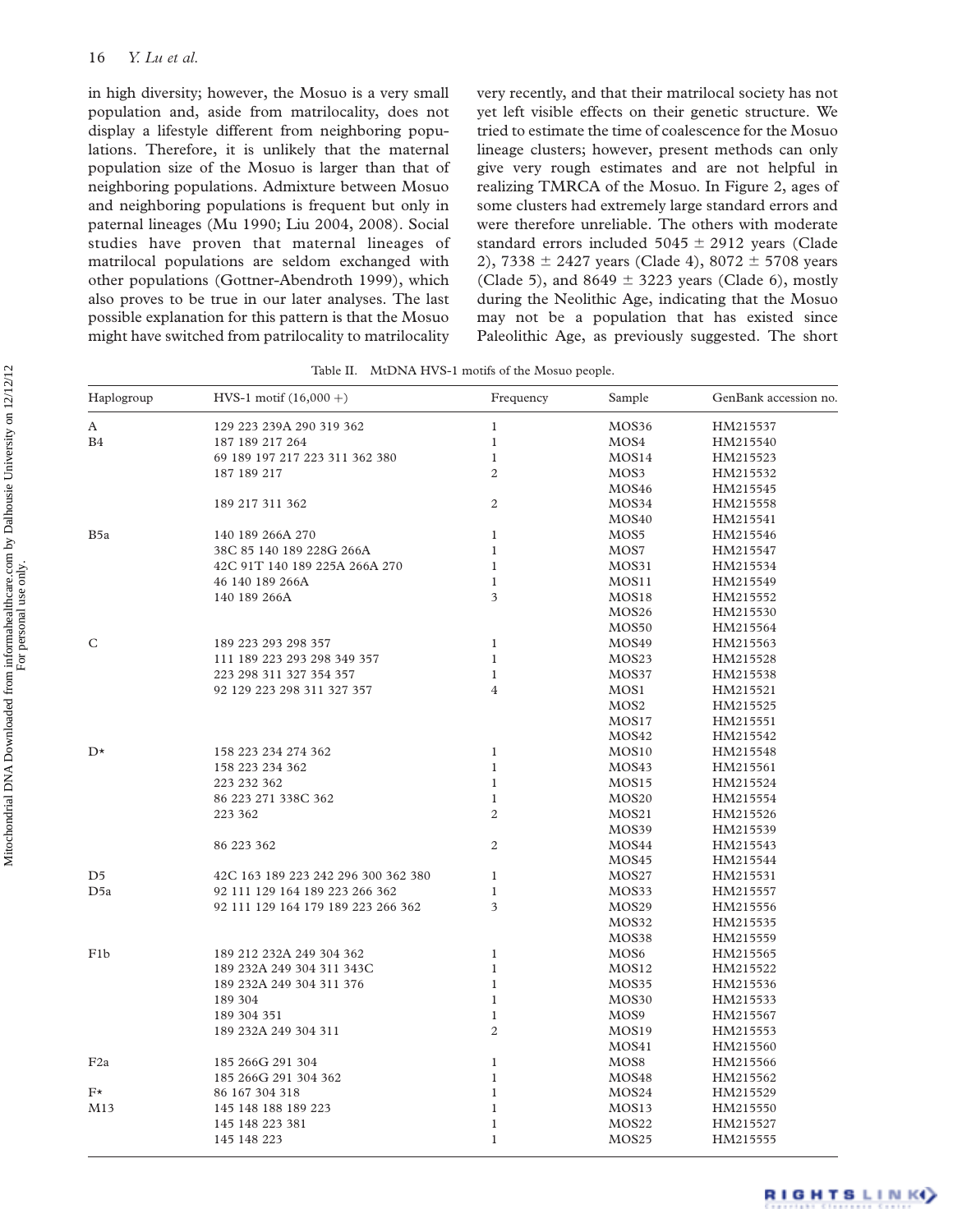| Population | $n^{\star}$ | $H^{\dagger}$ (SE) | $K^{\ddagger}$ | $S^{\P}$ | $\Pi^{\S}$ (SE) | $\theta_k$ (95% CI)        | $\theta_{\pi}$ (SE) | $\theta_{\rm S}$ (SE) |
|------------|-------------|--------------------|----------------|----------|-----------------|----------------------------|---------------------|-----------------------|
| Lahu       | 15          | 1.0000(0.0243)     | 15             | 36       | 8.010 (3.943)   | NA.                        | 8.010 (4.421)       | 11.072 (4.343)        |
| Bai        | 55          | 0.9960(0.0046)     | 50             | 78       | 7.343 (3.489)   | 261.24 (120.82-614.98)     | 7.343 (3.870)       | 17.048 (4.941)        |
| Lolo       | 87          | 0.9952(0.0026)     | 71             | 91       | 8.057 (3.778)   | 178.02 (107.65-303.32)     | 8.058 (4.185)       | 18.065 (4.807)        |
| Dai        | 38          | 0.9943(0.0082)     | 35             | 59       | 8.283 (3.924)   | 209.67 (82.10-597.94)      | 8.283 (4.360)       | 14.042 (4.429)        |
| Tujia      | 96          | 0.9936(0.0028)     | 74             | 75       | 7.202(3.405)    | 146.21 (93.04 - 234.45)    | 7.202 (3.771)       | 14.602 (3.888)        |
| Hani       | 80          | 0.9905(0.0048)     | 64             | 80       | 7.318 (3.461)   | 146.38 (87.93-250.76)      | 7.318 (3.835)       | 16.151 (4.397)        |
| Tibetan    | 132         | 0.9874(0.0029)     | 79             | 79       | 6.423(3.061)    | 82.10 (57.78-117.00)       | 6.423 (3.389)       | 14.479 (3.667)        |
| Yao        | 394         | 0.9866(0.0021)     | 190            | 117      | 6.767(3.196)    | 143.72 (116.72-176.80)     | 6.767(3.535)        | 17.856 (3.791)        |
| Mosuo      | 47          | 0.9843(0.0083)     | 35             | 61       | 8.047 (3.805)   | $60.52(32.95 - 114.43)$    | 8.047 (4.223)       | 13.811 (4.188)        |
| Tu         | 35          | 0.9832(0.0112)     | 27             | 56       | 7.538(3.605)    | 52.32 (25.74-110.99)       | 7.538 (4.008)       | 13.598 (4.370)        |
| Miao       | 142         | 0.9832(0.0048)     | 97             | 87       | 6.482(3.085)    | 133.61 (94.15-191.04)      | 6.482(3.415)        | 15.734 (3.910)        |
| Naxi       | 44          | 0.9810(0.0102)     | 33             | 61       | 8.534 (4.021)   | 58.31 (31.10-112.88)       | 8.534 (4.465)       | 14.023 (4.300)        |
| Pumi       | 35          | 0.9798(0.0159)     | 29             | 50       | 7.555(3.612)    | $76.87(35.81 - 175.48)$    | 7.555(4.016)        | 12.141 (3.939)        |
| Jino       | 18          | 0.9739(0.0293)     | 15             | 34       | 7.111(3.500)    | $39.68$ $(14.47 - 118.30)$ | 7.111(3.914)        | 9.885(3.755)          |
| Lisu       | 37          | 0.9520(0.0171)     | 20             | 45       | 8.413 (3.983)   | $17.01(9.03 - 32.05)$      | 8.413 (4.427)       | 10.780 (3.498)        |
| Nu         | 30          | 0.8483(0.0363)     | 8              | 27       | 7.120 (3.436)   | $3.226(1.409 - 7.040)$     | 7.120 (3.823)       | 6.815(2.426)          |
|            |             |                    |                |          |                 |                            |                     |                       |

Table III. Diversity indices of the 16 populations, based on 360-bp-length sequences (from neighboring populations 16,024–16,383) of HVS-1 region.

\* Sample size; † Haplotype diversity; ‡ Number of different haplotypes; { Number of segregating sites; § Average number of pairwise differences.

history of the Mosuo's matrilocality is also supported by several anthropological studies (Mu 1990; Liu 2004, 2008).

Our previous analyses based on the haplogroup frequency data (Table S1) suggest that Mosuo are most similar to the Naxi, a neighbor in the south. However, that does not mean that the Mosuo share a common maternal ancestor. A detailed mtDNA sequence comparison among populations will be more reliable for population relationship evaluation. We used the Network program for an HVS-1 sequence comparison.

The six major mtDNA haplogroups (B4, B5a, C, D\*, D5a, and F1b) encompass over 80% of the Mosuo samples. The origins of these haplogroups may reflect the origins of the founders of the population. A network of these six haplogroups was reconstructed for populations from the region (Figure 2). The branch length between each of the two haplotypes in the network is proportional to the number of mutations (or nucleotide differences) between the individuals with

relevant haplotypes. Most populations are scattered all over the network, indicating high diversity in maternal lineages as well as an ancient common ancestors for Sino-Tibetan populations. If the Mosuo (M) was closest to the Naxi (X), as we previously showed, or shared or connected haplotypes are expected between the two populations in Figure 2, we would expect them to share a recent common ancestor. However, no such relationship was seen in the network, strongly arguing against the assumption that the Mosuo and Naxi share a recent common ancestor in their maternal lineages. (NB: A few haplotypes connect the two populations, e.g. B5a, D\*, but such connections are indirect or connected to the ancestral haplotype and are therefore not informative). However, most Mosuo haplotypes are shared or connected to Pumi haplotypes (Clades 1–3 in Figure 2). Some are also close to Mien (Clade 4) or Lolo (Clade 5), or found in unique clades (Clades 6 and 7). This provides strong evidence for the affinity between the Mosuo and Pumi in the maternal lineages.



Figure 2. An mtDNA HVS-1 haplotype network of the populations in Southwest China. Note: A, Lahu; B, Bai; D, Dai; H, Hani; I, Miao (Hmong); J, Jino; L, Lisu; M, Mosuo; N, Nu; O, Yi (Lolo); P, Pumi; T, Tu (Tughun); U, Tujia; X, Naxi; Y, Yao (Mien); Z, Tibetan.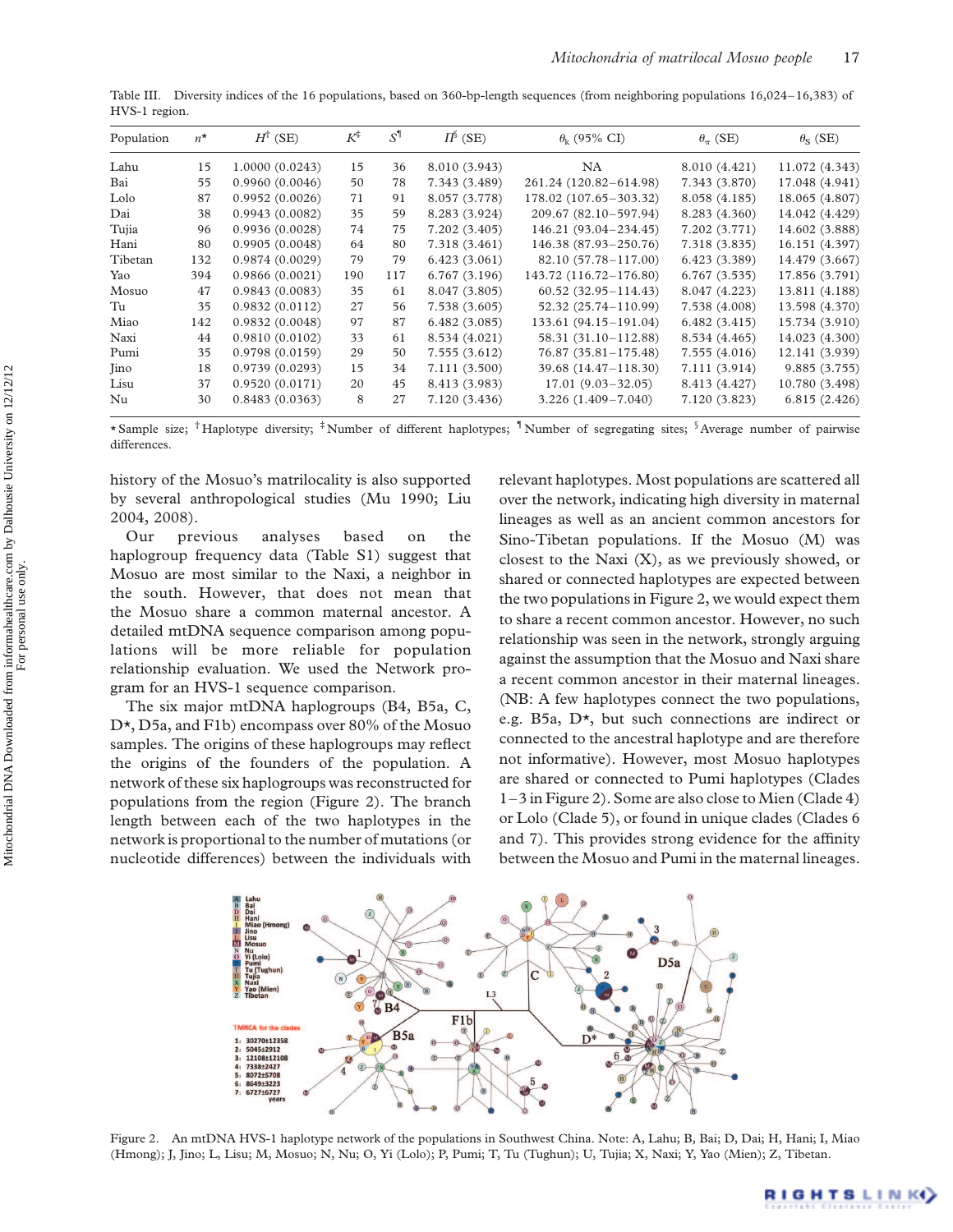## **Discussion**

Inferring origin(s) of a population from modern genetic data is a considerable challenge. In this study, the great distance between the Mosuo and Naxi in the network is inconsistent with similar haplogroup frequencies of the two populations. This indicates that simply comparing haplogroup frequencies among populations is not sufficient in mtDNA data analyses and sometime even results in large bias. A network analysis can offer more details and higher resolution about population relationships. In this case, the close relationship between the Mosuo and Pumi revealed by the network analysis is a more reliable finding. Small sample sizes could underestimate haplogroup percentages, diversity indexes, and TMRCA for a population growing at a constant rate, in theory, because some deep phylogeny branches might be missing. However, the probability of capturing both sides of the basal split in a sample of *n* lineages is estimated as  $(n - 1)/(n + 1)$  (Saunders et al. 1984; Henn et al. 2009). This would mean that there is an 87.5% chance of observing the deepest branching divergence from our smallest sample of the Lahu (15 samples).

The genetic resemblance of the Mosuo and Pumi is supported by other evidence; for example, the two ethnic groups have much in common in terms of culture, language, and clothing (Guo and He 1994). These similarities can be explained as legacies from the common ancestor of the Mosuo and Pumi people. According to our results, most Mosuo maternal lineages share a recent common origin with the Pumi, and share some common origins with other neighbors such as the Lolo. However, the matrilocality of the Mosuo is probably not a legacy from their common ancestor with the Pumi or Lolo, because neither the Pumi nor Lolo have evinced practicing matrilocality recently. It is certainly possible that matrilocality could have been practiced by their common ancestors; however, to explain why only the Mosuo have kept this tradition is difficult under this assumption. The Mosuo are not really isolated from the Pumi or the Lolo, but rather they are quite possibly a part of Pumi. Therefore, the most probable explanation is that Mosuo started matrilocality not long ago, and a possible reason for abandoning patrilocality is the frequent mercantile travels of their men.

### Acknowledgements

Our research was partially supported by the Genographic project. We are also grateful to the support of the Natural Science Foundation of Shanghai (10ZR1402200), Shanghai Commission of Education Research Innovation Key Project (11zz04), and the Science and Technology Committee of Shanghai Municipality (09540704300).

Genographic Consortium members: Syama Adhikarla (Madurai Kamaraj University, Madurai, Tamil Nadu, India), Christina J. Adler (University of Adelaide, South Australia, Australia), Elena Balanovska (Research Centre for Medical Genetics, Russian Academy of Medical Sciences, Moscow, Russia), Oleg Balanovsky (Research Centre for Medical Genetics, Russian Academy of Medical Sciences, Moscow, Russia), Doron M. Behar (Rambam Medical Center, Haifa, Israel), Jaume Bertranpetit (Universitat Pompeu Fabra, Barcelona, Spain), Andrew C. Clarke (University of Otago, Dunedin, New Zealand), David Comas (Universitat Pompeu Fabra, Barcelona, Spain), Alan Cooper (University of Adelaide, South Australia, Australia), Clio S. I. Der Sarkissian (University of Adelaide, South Australia, Australia), Matthew C. Dulik (University of Pennsylvania, Philadelphia, PA, USA), Christoff J. Erasmus (National Health Laboratory Service, Johannesburg, South Africa), Jill B. Gaieski (University of Pennsylvania, Philadelphia, PA, USA), ArunKumar Ganesh-Prasad (Madurai Kamaraj University, Madurai, Tamil Nadu, India), Wolfgang Haak (University of Adelaide, South Australia, Australia), Angela Hobbs (National Health Laboratory Service, Johannesburg, South Africa), Asif Javed (IBM, Yorktown Heights, NY, USA), Matthew E. Kaplan (University of Arizona, Tucson, AZ, USA), Shilin Li (Fudan University, Shanghai, People's Republic of China), Begoña Martínez-Cruz (Universitat Pompeu Fabra, Barcelona, Spain), Elizabeth A. Matisoo-Smith (University of Otago, Dunedin, New Zealand), Marta Melé (Universitat Pompeu Fabra, Barcelona, Spain), Nirav C. Merchant (University of Arizona, Tucson, AZ, USA), R. John Mitchell (La Trobe University, Melbourne, Victoria, Australia), Amanda C. Owings (University of Pennsylvania, Philadelphia, PA, USA), Laxmi Parida (IBM, Yorktown Heights, NY, USA), Ramasamy Pitchappan (Madurai Kamaraj University, Madurai, Tamil Nadu, India), Daniel E. Platt (IBM, Yorktown Heights, NY, USA), Lluis Quintana-Murci (Institut Pasteur, Paris, France), Colin Renfrew (University of Cambridge, Cambridge, UK), Daniela R. Lacerda (Universidade Federal de Minas Gerais, Belo Horizonte, Minas Gerais, Brazil), Ajay K. Royyuru (IBM, Yorktown Heights, NY, USA), Fabrício R. Santos (Universidade Federal de Minas Gerais, Belo Horizonte, Minas Gerais, Brazil), Theodore G. Schurr (University of Pennsylvania, Philadelphia, PA, USA), Himla Soodyall (National Health Laboratory Service, Johannesburg, South Africa), David F. Soria Hernanz (National Geographic Society, Washington, DC, USA), Pandikumar Swamikrishnan (IBM, Somers, NY, USA), Chris Tyler-Smith (The Wellcome Trust Sanger Institute, Hinxton, UK), Kavitha Valampuri John (Madurai Kamaraj University, Madurai, Tamil Nadu, India), Arun Varatharajan Santhakumari (Madurai Kamaraj